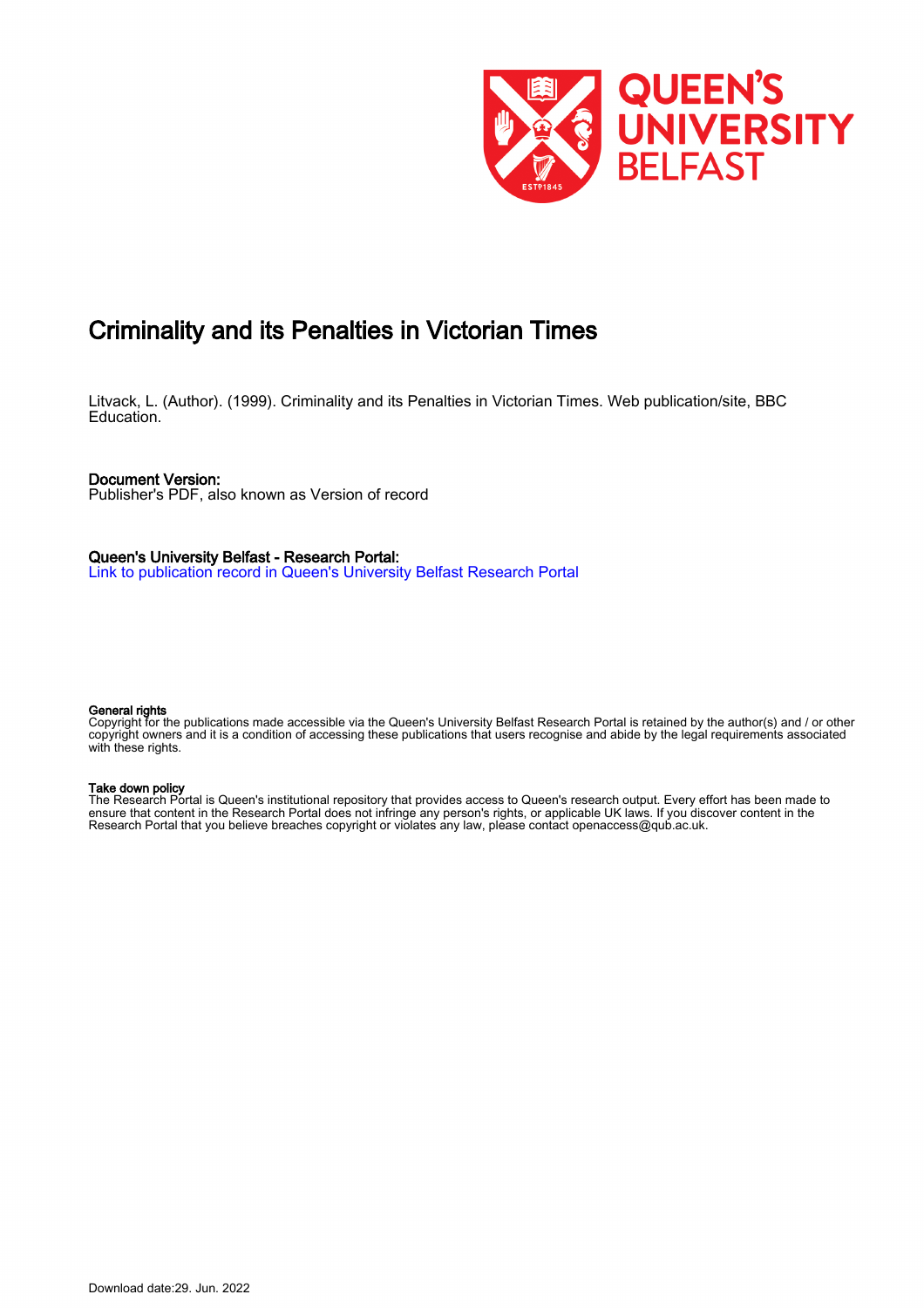## **Criminality and its Penalties in Victorian Times**

## **By Leon Litvack**

Dickens's conception of Magwitch confirms his deep interest in criminals. At the time when *Great Expectations* is set (the 1810s and 1820s), the authorities had to deal with a growing number of offenders, most of whom were convicted of theft, which was a felony, and, like homicide, rape, robbery, burglary, and arson, was punishable by death; however, as various legal reforms were instituted, recommendations were made to Parliament that some of these crimes should cease to be capital offences. An alternative was found in transportation — a scheme which resulted in the dispatch of 162,000 male and female prisoners to the convict colony of Australia between 1787 and 1868.

Transportation began with the sailing of the 'First Fleet' to New South Wales, under the command of Captain Arthur Phillip. The government of William Pitt had wished to find a suitable dumping-ground for the convicts, because, it was believed, there was no possibility of existence for them in England or Ireland. Most transportees were male, unmarried, and city-dwellers, with an average age of about 26. Eighty per cent were shipped out for thefts (such as breaking and entering, highway robbery, cattle or sheep stealing, and mugging); other offenders were convicted of grand larceny, receipt of stolen goods, swindling, impersonation, and forgery of banknotes or other documents. These serious crimes represented a threat to commerce — one of the most important principles on which the modern British state was built.

Before being shipped off to Australia, convicts generally went to the hulks, which make an appearance in the opening chapters of *Great Expectations*. They were old troop transports and men-o-war, used as floating prisons since 1776, when the birth of the United States put an end to the transportation of convicts to the New World. The masts and rigging of these ships were removed, and they were moored off the mudbanks along the Thames and the southern naval ports of England. The ships were still afloat and theoretically habitable; in reality, however, they were wet, dark, cramped, and foul-smelling.

Conditions were some of the most appalling in British penal history. Convicts could spend several months on the hulks, working ten-hour shifts ashore — often in the Royal Navy dockyards — during the day; they then returned to the rotting ships by longboat at night. They were fitted with leg irons and given rough canvas clothing to wear. It was degrading to do such hard labour, because these chain-gangs were considered grotesque 'tourist attractions'. The common view was that prisoners on the hulks were hardened criminals; as Mrs. Joe tells Pip, 'People are put in the Hulks because they murder, and because they rob, and forge, and do all sorts of bad'. Corruption was rife, and the prisoners' lives were governed by a maze of whimsical rules. Bribery was also widespread, playing a part in many aspects of daily life, and also in death: a convict's body, instead of being buried, could be sold to the dissectors' agents who visited the docks. It is a wonder that a majority of convicts survived the horrors of the hulks, the last of which was decommissioned in 1858.

Once convicts had spent some time on the hulks, they were moved to transport ships for the 15,000-mile journey to Australia. Almost all of the 825 vessels dispatched were fitted out by private contract, and none of them was purpose-built for transportation. The government laid down strict conditions for getting the human cargo to its destination; but abuses were widespread. Some of the early transports were undertaken by former slave-traders, and their treatment of the convicts on the voyages (which could last up to eight months) was almost inhuman. In some cases, the prisoners' quarters had no portholes or sidelights. The lower decks were often dark and damp; lanterns and candles were banned for fear of fire. The only fresh air many of them got was from a sail rigged so as to scoop a breeze down the hatchway; in a storm, however, when the hatches were closed, there was no fresh air below. Sometimes corpses were left to rot for a week or more. Prisoners who were thought to have broken the ship's rules were flogged or otherwise abused. Conditions were so appalling that victims of crimes often appealed on prisoners' behalves, once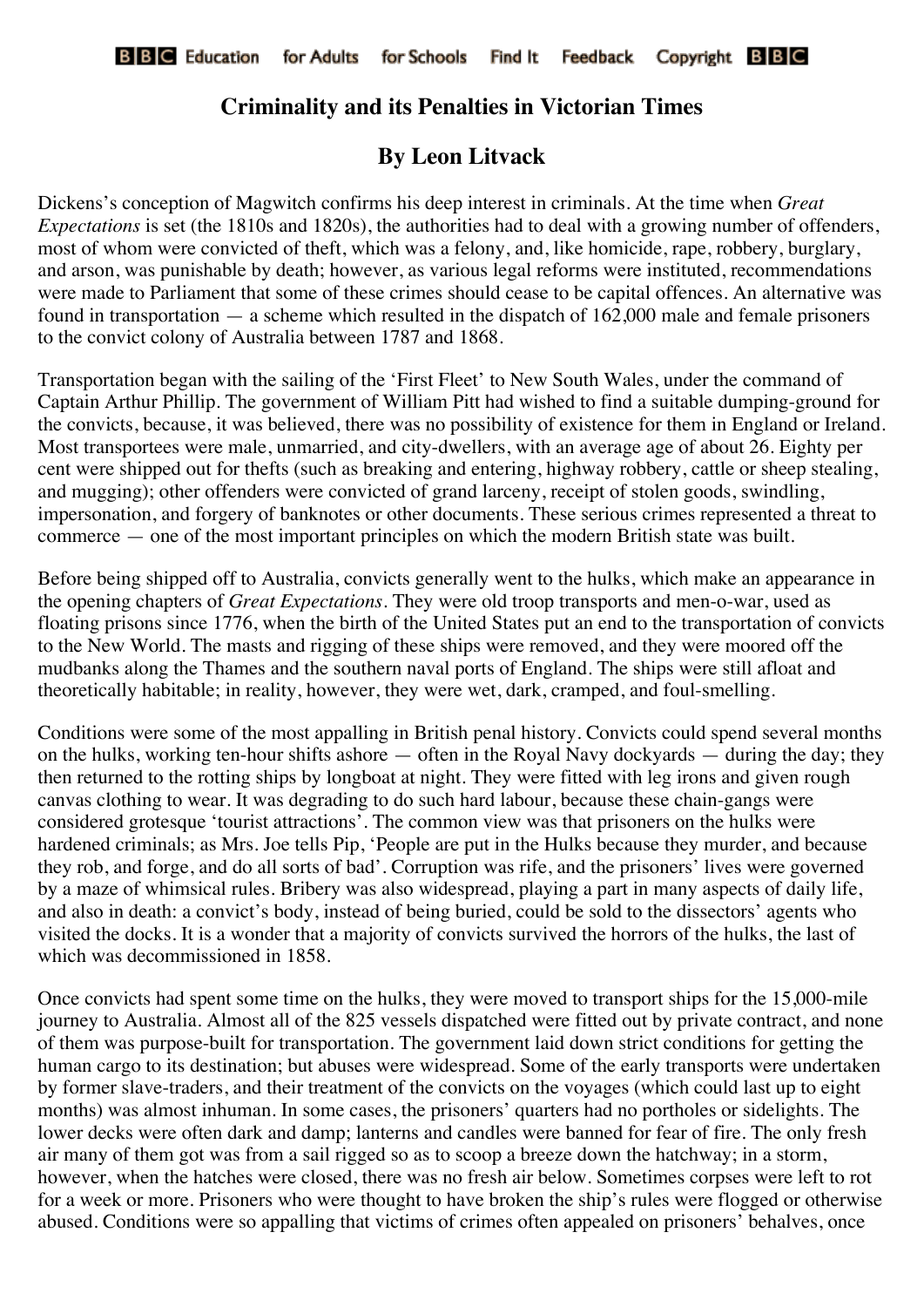they realised the terrible fate that lay in store for the convicts.

Life in the hulks and on board the transport ships gradually improved — particularly after 1815, in a period which came to be known as the 'Golden Age' of transportation. Supervision became more strict; the journey time was reduced to about 100 days; exercise and better accommodation were offered. Indeed by 1846 the hulks had improved to the extent that the *Illustrated London News* presented them as symbols of the utility and economy of the prison system; one such vessel, 'The Warrior', moored at Woolwich, boasted an infirmary, a washing-room, and a chapel.

There were essentially two things that could happen to convicts once they landed in Australia. They either went to work for the government (on, for example, chain-gangs building roads through the Blue Mountains), or they were employed under a system of assignment, in the service either of free settlers (who had willingly emigrated to Australia), or of emancipists (ex-convicts who had completed their sentences).

Magwitch's case is in some ways typical. He was sentenced to fourteen years' transportation for putting forged banknotes into circulation (though this was increased to transportation for life because he escaped from the hulks). He tells Pip that he had been working for a 'master' (as an assignee), had received his ticket-of-leave (a form of parole), and had gone to work for himself. His emancipation probably occurred in the period 1815-1820, at a time when tickets-of-leave were readily granted to deserving prisoners. He becomes 'a sheep-farmer, stock-breeder, and other trades besides'. There is historical evidence to suggest that an ex-convict like Magwitch could have earned a great deal of money, which enabled him to become Pip's benefactor.

As someone who was transported for life, Magwitch could, supposedly, never return to England. The fear of death which accompanies his reappearance, at the close of the second stage of Pip's expectations, seems to have been introduced by Dickens primarily for reasons of plot. Historically, the last returned transport was hanged in 1810 (though the crime technically remained a capital offence until 1834). If Magwitch returned to England in about 1828, he need not have feared for his life. In practice very few convicts returned to Britain.

Dickens's interest in criminals and prisons stemmed in part from his memory of his father's incarceration in 1824 in the Marshalsea debtors' prison. This painful boyhood experience, which led to his working in Warren's Blacking Warehouse  $-$  for which he 'suffered in secret'  $-$  weighed heavily on his mind for the rest of his life. He also read many works about penology, including Wakefield's *Facts relating to the Punishment of Death* (1831); Kingsmill's *Prisons and Prisoners* (1849); and Hill's *Crime: its Amount, Causes, and Remedies* (1853). Dickens read various pamphlets by the reformer Alexander Maconochie (who had been in charge of the prison on Norfolk Island), and whose 'marks system' he adapted as the basis for discipline in Urania Cottage — the home for homeless women he opened in 1847 in Shepherd's Bush. He also inspected prisons and met with reformers on his travels through England, Scotland, Switzerland, France, and the United States.

Dickens had a particular interest in Newgate Prison, which he first visited in 1835. It features in *Great Expectations* as the place to which Wemmick takes Pip and is also the setting for Magwitch's death. It was a prominent feature of the urban scene in Dickens's day, being the most central, awesome, and historic of the prisons in the London area. Its poor classification system meant that prisoners of all ages and every shade of guilt were housed together, with little employment or instruction. Dickens's account, entitled 'A Visit to Newgate', commented on the custom of forcing prisoners awaiting their execution to sit in the 'condemned pew', next to their coffins, during the last Sunday service before their deaths. Through the eyes of Pip, Dickens highlights the 'ugly, disorderly, depressing scene' which characterised Newgate Prison.

There was much discussion of criminality throughout the whole of Dickens's lifetime. Public debate affected transportation to Australia, attitudes towards capital punishment, the penal and legal systems more generally, and the substance of fiction, including *Great Expectations*. Dickens was the epitome of